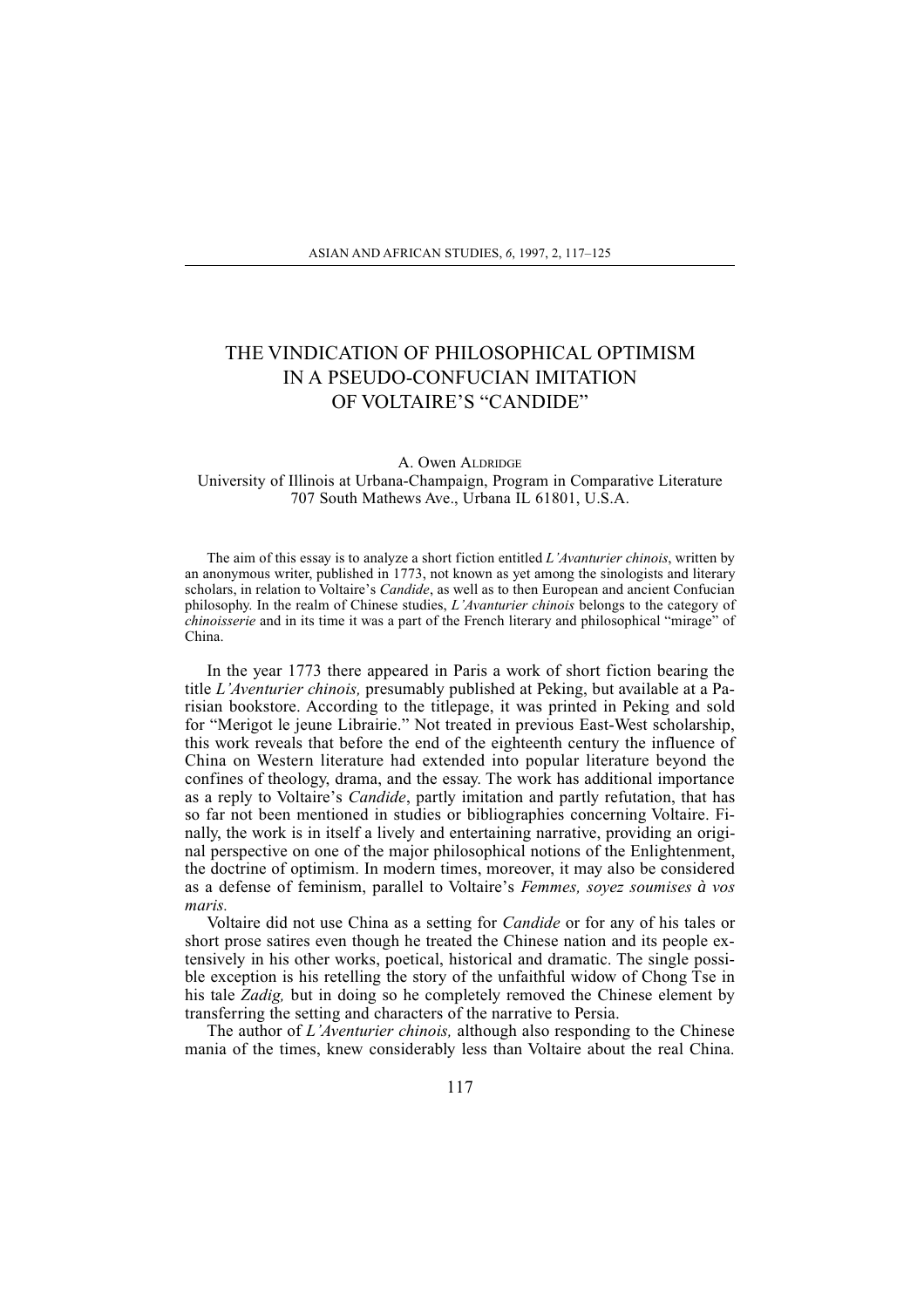The names of his characters, for example, Myredorb and Doliverte, have no resemblance whatsoever to those current in Canton, where they presumably reside; Doliverte is described as a fetching blonde; and reference is made to a Chinese ambassador to Paris, a non-existent functionary in the eighteenth century. L'Aventurier chinois belongs to a class of works which are not designed to reveal China as it is, but by using China as a background to illustrate Western conditions, circumstances, or attitudes and to promote various domestic or private concerns. Although not a document of historical authenticity such as the European translations of Confucius, the compilations of Du Halde, or the narrative of Le Compte, L'Aventurier illustrates the pervasive influence of China in Western imagination, in this sense parallel to the erecting of pagodas in eighteenth-century Munich and London. Although its narrative structure and its ideological purpose of defending optimism are mutually supportive, the two strands are not essential to each other in the same way that the adventures of Candide depend upon the philosophy of Pangloss. L'Aventurier therefore, may be considered from three separate perspectives, as an illustration of the appeal of China in Western popular culture, as an example of the influence of Candide, and as an independent defense of philosophical optimism. In the realm of Chinese studies, however, it belongs to the category of chinoiserie rather than to that of serious cross-culturalism.

According to its preface, the narrative derives from the manuscript of a Chinese philosopher and teller of allegories, Xien-Chang-Yen, which is stolen and delivered to a European supercargo, who translates it. At his next designation, Alexandria, the supercargo purchases a mummy, which he wraps in the pages of the manuscript. He sends the package by freight to Paris, where it is seized by the customs. When he arrives personally in Paris somewhat later, he is placed under temporary arrest. His mummy is eventually restored, but not his manuscript, which makes the tour of the world. It finally returns to China in a vessel of the French East India Company, where it has been used as wrapping for an indecent miniature painting. When the supercargo happens to be once again in China, he sees the manuscript pages, claims them, and has them printed in Europe.

L'Aventurier chinois has escaped previous notice as a descendent of Candide probably because of its title, which suggests picaresque or erotic situations and has no clue to draw the attention of Voltairean researchers. Apart from L'Aventurier chinois, bibliographers have located over a dozen posterity of Candide, the exact number depending on which literary genres are accepted for inclusion  $-$  continuations, imitations, comedies, operas, vaudevilles, or poems.<sup>1</sup>

<sup>&</sup>lt;sup>1</sup> Works related to *Candide* are treated by Christopher Thacker: "Sons of Candide". In: Studies in Voltaire and the Eighteenth Century, 58, 1967, pp. 1515–1531; J. Rustin: "Les 'Suites' de Candide aux XVIIIe siècle." svec 90, 1972, pp. 1395-1416 and J. Vercruysse: "Les Enfants de Candide." In: Jean Macary (ed.): Essays on the Age of Enlightenment in Honor of Ira O. Wade. Geneva 1977, pp. 369-376. Basil Guy in his The French Images of China before and after Voltaire, Geneva, Institut et Musée Voltaire, 1963, lists L'Aventurier in his bibliography on p. 445, but does not mention it in his text or associate it in any way with Voltaire.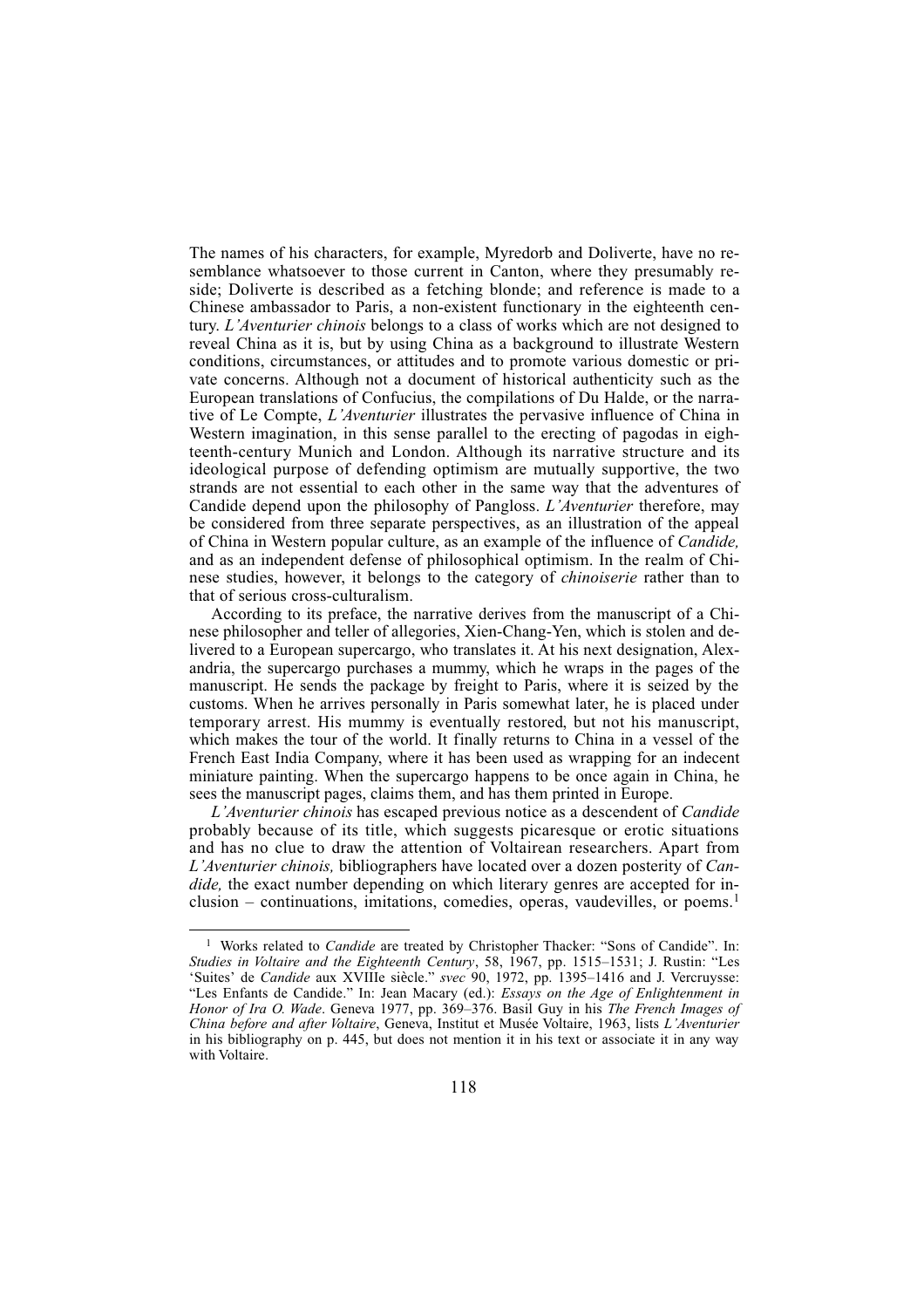These works are presumed to be influenced by *Candide* when they incorporate allusions to the personages in that narrative, recapitulate the misfortunes of the protagonists, and introduce motifs such as that of smallpox and the recruiting of soldiers. "At times they effectively suggest *Candide* in its general narrative line and in particular events; at times they refer to it disparagingly without revealing sufficient grounds for affirming actual imitation."<sup>2</sup> Most of these followers of Voltaire portray an optimistic philosophy as does  $L$ 'Aventurier chinois.

Many narrative and philosophical connections between *Candide* and *L'Aven*turier chinois may be noted, but the direct line is established in two passages in the latter work. In one of them a character "qui venoit de finir le fameux Candide, dernièrement traduit en langue savante" (in this context the Mandarin language) quotes the line "Tout est au mieux." In another passage, one of the protagonists learning of the harrowing experience of a mandarin remarks that "tout étoit au pis dans le plus bizarre des mondes possible." The Confucian patina is applied early in the narrative when one of the female characters compares her religious views with those of the Chinese sage and at the end when the hero quotes Confucius to confound the doctrines of both Pangloss and the latter's detractors. Confucius is introduced not because he figures prominently in Candide, for he does not, but because Voltaire praises him extensively in his other works, where he is treated as a symbol of rational morality, deism, and antique wisdom. In a quatrain in the *Almanac des Muses*, 1771, two years prior to the publication of  $L'A$ venturier, Voltaire affirms

> He speaks only as a sage, never as a prophet, But he is believed even in his own country.<sup>3</sup>

The opening chapter of  $L'A$ venturier on hazard or chance seems to be a commentary on the portrayal of philosophical necessity in *Candide* although the first sentence of the work, which functions as a quasi-epigraph, restricts coverage to women alone. Apparently directed toward Voltaire, this sentence affirms, "Non, Monsieur, les femmes ne sont pas toutes aussi légeres, aussi inconséquents que vous venez de les peindre." The narrative itself begins immediately after this introductory sentence. The protagonist, loosely modeled on Candide, is a young soldier, who is known in the narrative only by his military title, Soupdar, which, according to a footnote, is a term from the Near East. In a cafe in Canton, he encounters an adventurer, Schouwia-Kan, who is posing as a mandarin of the first rank. Soupdar invites Schouwia to his home in order that the latter may meet his mother, Myredorb, and his sister, Doliverte, who, as I have already noted, is described as an attractive blonde. The mother and daughter conspire to arrange a match, and Schouwia is only too willing to cooperate.

<sup>2</sup> J. Rustin: op. cit., p. 1398.

<sup>&</sup>lt;sup>3</sup> See "Voltaire and the Mirage of China". In: A.O. Aldridge: *The Reemergence of World* Literature. Newark, Del., University of Delaware Press 1986, pp. 141–166.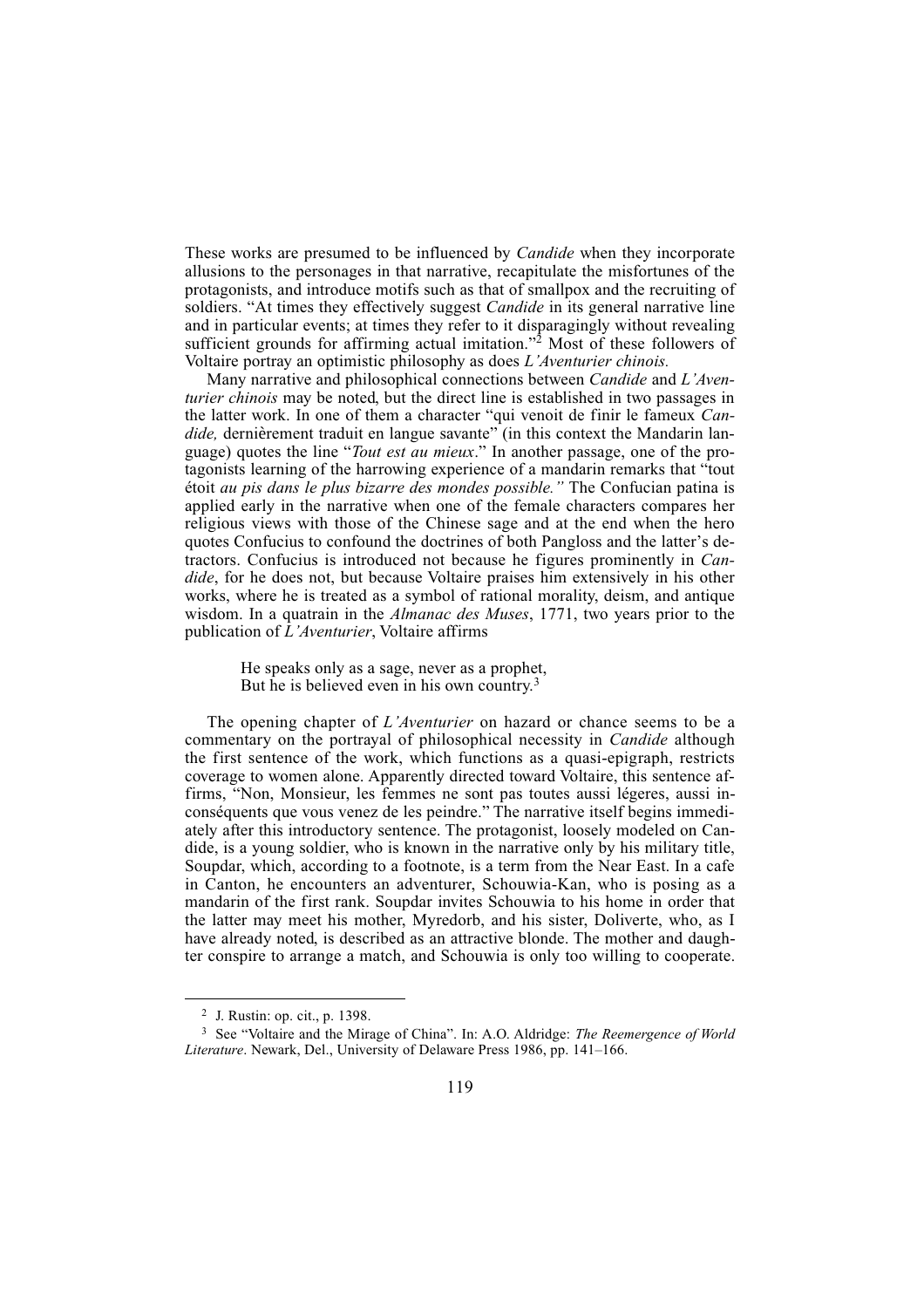When Doliverte is conveniently left alone in the company of Schouwia, she expresses a philosophy of hedonism and self-interest. Toujours notre intérêt est le principe primordial de toutes nos actions: si nous sommes le plus souvent malheureux, c'est que nous avons fait des fautes contre nos vrais intérêts & notre bonheur ne commence qu'au point ou nous découvrons avec plus de sagesse, ce qui y est le plus conforme." A footnote, presumably from the pen of an objective editor, gives her words wider application. Un Déiste, un Athée, un espritfort, est une autre Doliverte qui arrange des mots, nie une Puissance supreme, succombe, l'invoque dans sa détresse,  $\&$  l'adore par une impression irrésistible." As the narrative continues, Doliverte maintains that chance had nothing to do with the original meeting between Schouwia and her brother which led to the conversation then taking place. To the contrary, efficient causes were responsible for Schouwei's having complained about women and of his desire to have them less frivolous. At this point Schouwia interrupts to ask Doliverte how she can associate her ideas with religion, for "Confucius n'enseigne assurément pas cette morale." Her answer, which has nothing to do with Confucius, seems to be a rejection of free will and a reaffirmation of Pangloss's insistence that things cannot be any otherwise than they are. "J'ai compris que ce que je suis; je le tiens d'un autre, je n'ai rien appris de moi-même;  $\&$  si la nature, une bonne constitution, des causes secondes sans nombre, m'ont laissés quelques charmes, il est evident que je ne les ai pas de moi. Si l'étude m'a donné quelqu'espèce de raisonement, je l'ai aussi pris dans les Auteurs ou chez tel autre personne. Du reste, Monseigneur, je n'ai de la religion que l'extérieur; et je puis, je crois, sans déroger au titre d'honnête, dire comme un Paien, 'Je sers ni Baal ni le Dieu d'Israel." A footnote points out that the latter sentiment is practically the same as that expressed by Racine in Athalie. Adopting a tone of extreme disapproval, the presumed editor castigates Doliverte as "une inconséquente petite-maîtresse, qui enveloppe, sous des grands mots, les faiblesses de son cœur." Although the passage cannot be considered as a direct reflection from Voltaire, it certainly reveals his frequently-expressed opinion that no such thing as a religion of Confucius exists  $-$  that he merely taught traditional beliefs while recommending virtue and avoiding mystery.

After this philosophical interlude, the narrative gives some biographical details about Doliverte, who has much in common with Voltaire's Cunegonde. At the age of nineteen, she has already had several sexual encounters, but pretends to virginity in order with her mother's complicity to entrap Schouwia in a marriage. The sham mandarin and Doliverte are two of a kind, however, for Schouwia in addition to parading his alleged noble lineage boasts of wealth and influence, which are also illusory. Doliverte is consequently delivered to him without a marriage ceremony, and he lives with the bride's family at the family's expense. His pretext for the emptiness of his own purse is that he is waiting for funds to be forwarded from his own family and that he prefers to travel incognito rather than in the state to which his position entitles him. In an aside on the poor remuneration accorded to the literary profession, the narrator remarks that "A Kanton, comme dans notre Europe, l'esprit s'estime au poids de l'or; un thé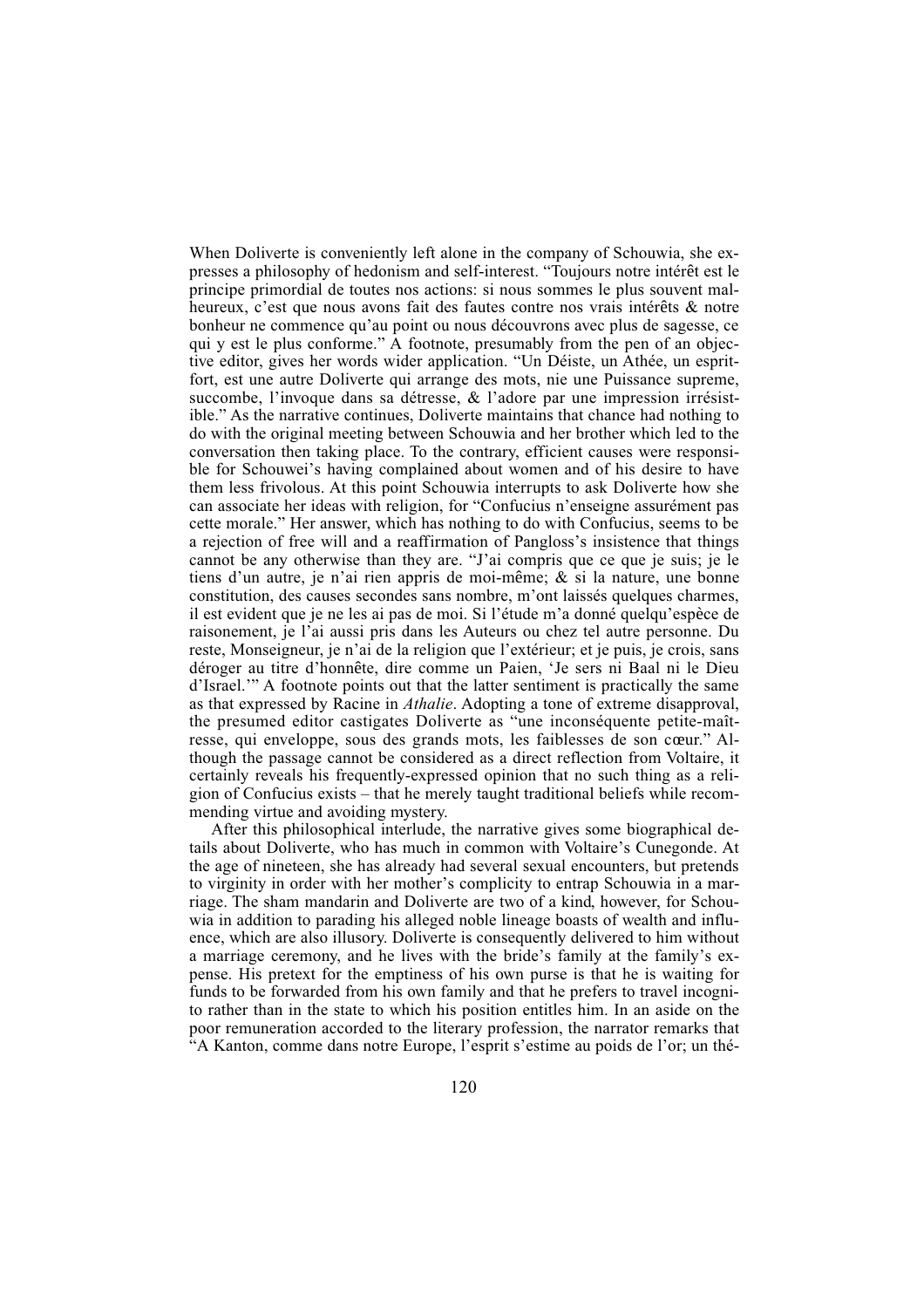sauriseur, ou un Fermier-Général en a beaucoup plus qu'un Baile [sic] qui vit aux dépens de son Librairie; ou qu'un Jean-Jacques persécuté parcequ'il a dit de fort bonnes choses,  $\&$  fait des sophisms en bon français." Unlike most of the other replies to Candide, this one does not place Rousseau in opposition to Voltaire, but considers them as on an even plane.

From this point on, the structure of L'Aventurier resembles that of *Candide* as the narrative embraces the travel theme. The two main characters, however, are not matched like Pangloss and Candide as teacher and student, but in the persons of Schouwia and Soupdar as a sharper and his dupe. In the end Schouwia is regenerated, honesty carries the day over deceit, and virtue triumphs. Soupdar is not completely innocent like Candide, however, nor is he completely exempt from faults, the chief of which is vanity. He is incessantly proud of his lower limbs and his fine clothes, especially shoes. A somewhat lubricious passage, clearly in the vein of Voltaire, describes his masculine endowments. "Il fut, dit-on, le premier à imaginer les grands flots que sont actuellement sur le devant des caleçons de nos petits Adonis de Kanton. Ces flots étoient dispendieux quand létoffe étoit riche; mais ils laissoient chez les femmes une agréable supposition à faire, & cette supposition-là avoit un grand mérite." Needless to say, the notion of a Chinese codpiece is ludicrous.

As the narrative proceeds, Myredorb receives a letter from a son-in-law in Peking desperately pleading for financial assistance. She turns to the sham mandarin Schouwia, who instantly gives her a letter of credit, which later proves to be worthless, but at the moment produces an emotional response. "Tous est au mieux disoit l'éloquent Myredorb, qui venoit de finir le fameux Candide, dernièrement traduit en langue savante." This transaction seems to indicate Myredorb's dominance over the household. The narrator immediately affirms that the daughter Doliverte holds the mandarin in her net and that there is no indication that he would ever free himself from her "*talens singuliers* pour fixer un cavalier."

In a quasi-digression, the narrator introduces an "Auteur celebre" who had written successfully on the feminine heart. This author had maintained that among all created beings women occupy a distinguished place by virtue of their manner of being and their way of governing men, even those for whom they have shown contempt. This author of excellent things was hanged at Peking, however, because the emperor Yao, who frequently became embroiled with his empress, proved that his work perpetuated in the feminine sex the empire which women had over him. This may possibly be a reference to Voltaire's Femmes, soyez soumises *à* vos maris since immediately following the passage concerning women manipulating their husbands, a dominant theme of Voltaire's bagatelle, the narrator observes that Myredorb had frequently maintained that the Abbé Bazin (Voltaire's pseudonym in La Princesse de Babylone, a companion piece to Candide) was at fault for going to great lengths to prove that the princesses he wrote about were chaste. It is somewhat ironical that the author of a work obviously indebted to Candide should also cite La Princesse de Babylone, in which Voltaire castigates those authors who have imitated or plagiarized *Can*-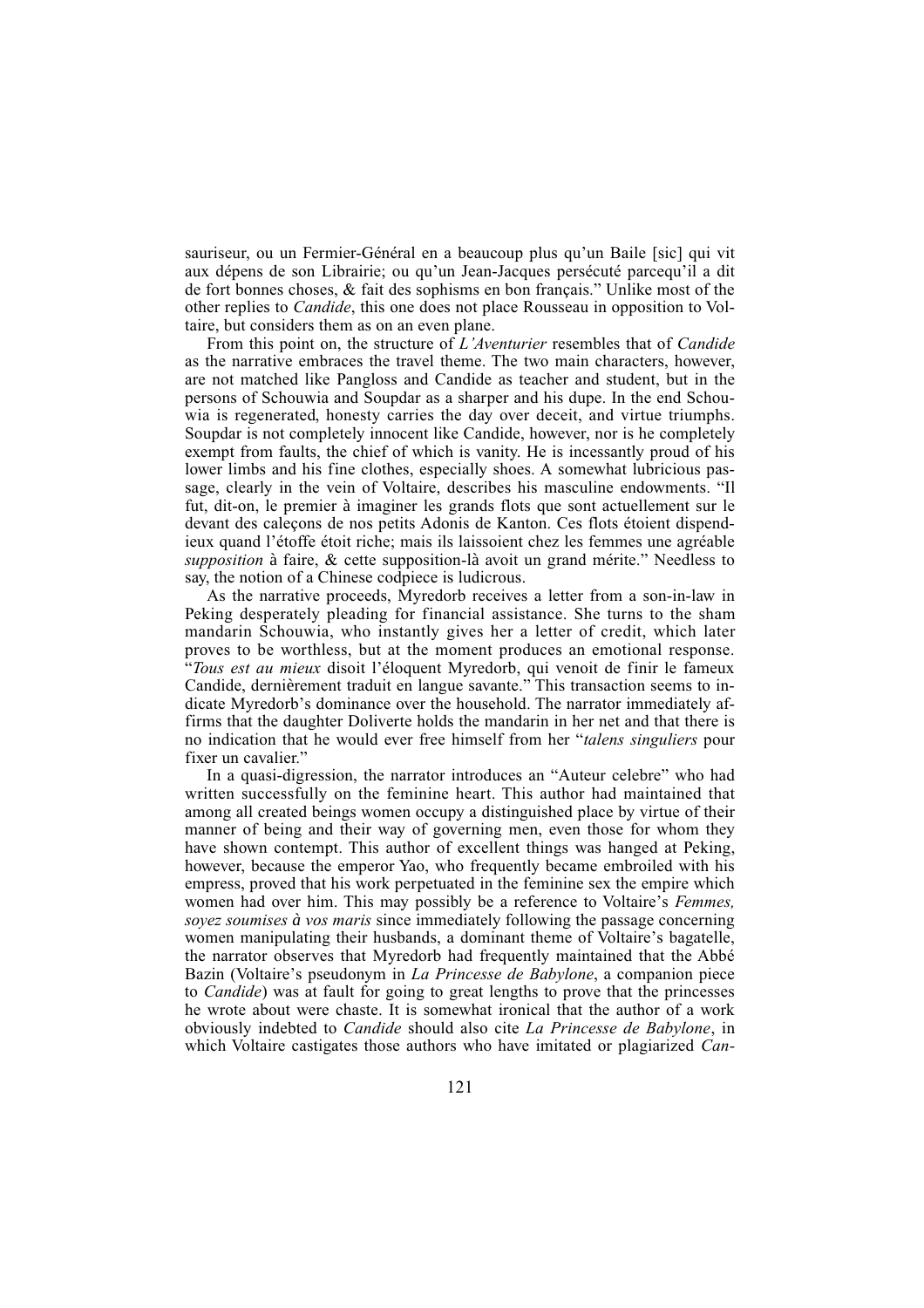dide and his other tales.<sup>4</sup> Myredorb, who is not particularly chaste, but who has great talents in handling her husband, uses her sexual powers to obtain money from him to gratify the sham mandarin's taste for luxury goods.

The latter finally decides to go to Peking, ostensibly to obtain money to satisfy his creditors. He takes Soupdar on the voyage, promising to place him in charge of a company of palace guards and to obtain for him the title of Mandarin Lettre, despite the circumstance that even a minimum acquaintance with letters had never graced his own mind. Even though Soupdar and the mandarin have insufficient funds at their disposal, they are able to travel by teaming up with a band of smugglers. The latter offer to share the boat on which they are to make their way up the river in exchange for free use of Schouwia's title of mandarin first grade as protection against official inspections. They set off with a retinue of a broken-down palanquin, a horse, and three carriers. When they are stopped at one city, Schouwia with his usual boldness declares that his class of mandarin is higher than that of the local official, and they are allowed to proceed. When they arrive at Peking, Schouwia persuades Soupdar to lend him his swords and rings so that he may appear in a suitable state before his father. He leaves the boat at the outskirts of Peking and directs Soupdar to continue on to the city, giving him the name of an inn for their future rendezvous. Here Soupdar orders an expensive costume and shoes, promising to pay for them on the next day. At the common dining table while reciting his adventures and anticipations, he encounters two sympathetic Europeans, but learns that Schouwia has been exposed as an impostor and forced to leave the city. The sham mandarin's real name is Xienxi, and he is the offspring of a Chancellor who had accompanied the emperor to Paris and a French woman of easy virtue whom the Chancellor had encountered in the Botanical Gardens. As a young man in Paris, Schouwia had acquired from his father the art of Chinese hairdressing and made a fortune from the profession. But spoiled by luxury and high society, he returned to China, where he sought to maintain his elevated life style by passing himself off as a nobleman from various parts of the world. The concept of a Chinese official in Paris excelling in the oriental art of hairdressing is certainly a novel misrepresentation.

The narrator weaves another reference to *Candide* into moralizing comments on the problem of evil. "Je ne sais quel Philosophe a prétendu donner une égalité parfaite aux biens & maux. Je ne sais non plus comment il s'en seroit tiré, sil avoit dû prouver cette assertion. Un autre dit de fort bonnes choses sur la vivacité avec laquelle des peines se succedent. Jamais dit ce judicieux Auteur, un malheur ne vient seul." I do not know of any French author who argued for an absolute balance between good and evil although Benjamin Franklin did so in an early work, A Dissertation on Liberty and Necessity, Pleasure and Pain (1725). There is almost no possibility, however, that the author of  $L'A$ venturier could have been aware of Franklin's work, but it is quite possible, even likely,

<sup>4</sup> René Groos (ed.): Romans et contes. Pléiade edition. Paris, Gallimard 1954, p. 431.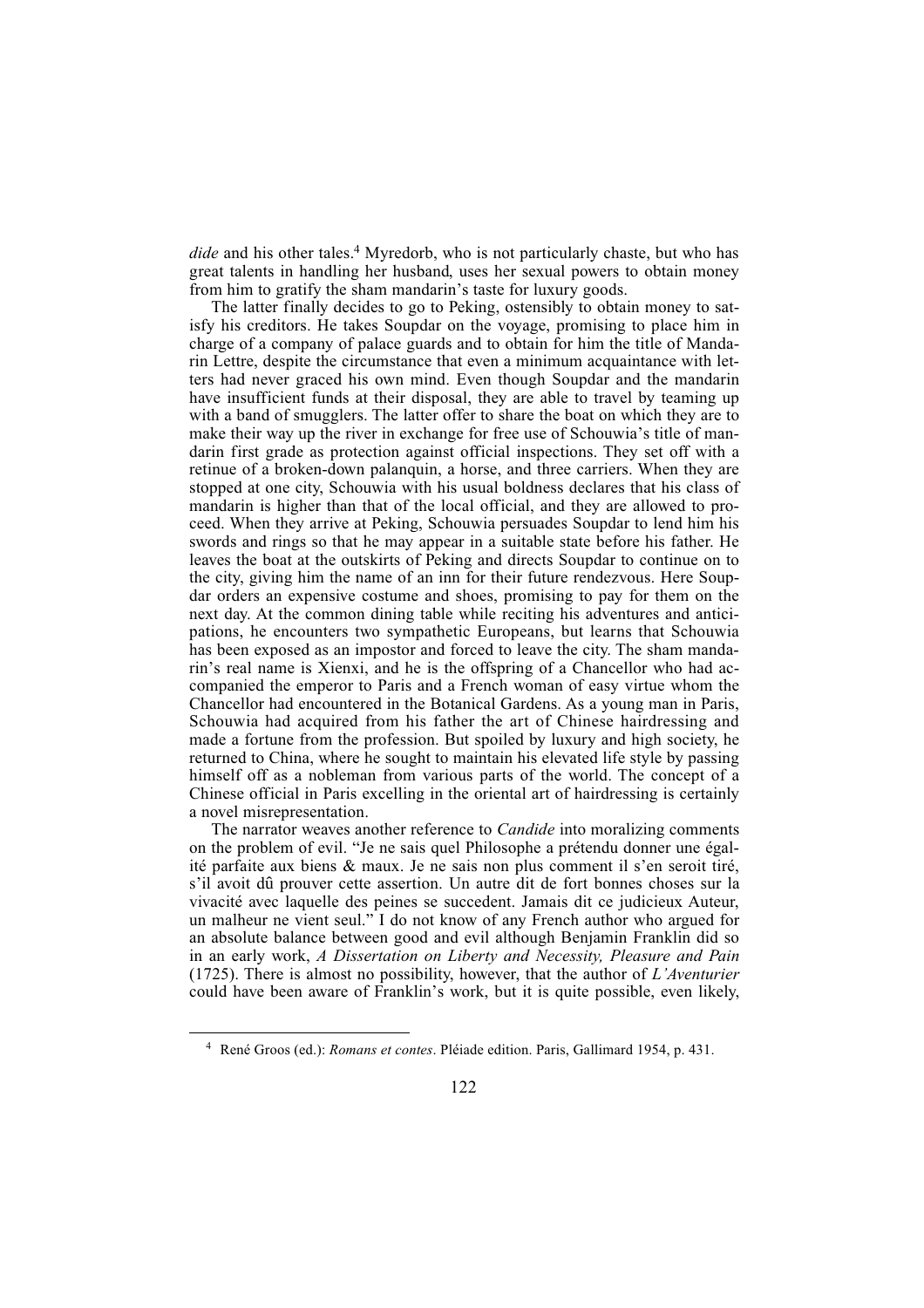that he knew another English treatment of optimism, Alexander Pope's  $An Es$ say on Man, with which Voltaire was familiar. Although Pope does not assert an absolute equality of pleasure and pain throughout the universe, he maintains an absolute equality of pleasure and pain in each individual.

ORDER is Heaven's first law; and this confest Some are, and must be, greater than the rest, More rich, more wise; but who infers from hence That such are happier, shocks all common sense Heaven to Mankind impartial we confess, If all are equal in their Happiness. IV, 49–54

While conceding that equality of pleasure and pain does not exist in external elements that can be measured, Pope affirms that intangible elements work to produce a psychological equality. A man who is outwardly happy may be internally miserable and one who is outwardly miserable may be blessed with interior happiness.

> Fortune her gifts may variously dispose, And these be happy called, unhappy those; But Heaven's just balance equal will appear, While those are placed in Hope, and these in Fear. Nor present good or ill, the joy or curse, But views of better, or of worse. IV,  $67-172$

These lines follow a long tradition originating with Plato which considers pleasure as the negation of pain. Montaigne summarized the doctrine by remarking "Our well-being is nothing but the not being ill" (*Essais,* 2:12). The English philosopher John Locke had also affirmed that "in reference to the passions, the removal or lessening of a pain is considered, and operates, as a pleasure: and the loss or diminishing of a pleasure, as a pain" (*Essay concerning* Human Understanding, II, xx, 16). Voltaire's contemporary, Pierre Maupertuis, who was also Voltaire's personal foe, had a much different view from Pope's, but one essentially the same as Voltaire's. He affirmed in his Essai de philosophie morale that the pleasures of body and those of spirit may balance each other, but they are not equal, that in ordinary life the sum of the evil surpasses the sum of the good. ( $Euvres$ , 1: 214) (Lyon 1756). The "judicious author" quoted in  $L$ 'Aventurier who remarked on "la vivacité avec laquelle les peines ses succedent" is certainly Voltaire, who in *Candide* established the convention of recapitulating the harrowing misfortunes of his characters. Candide, for example, challenges his mentor Pangloss "quand vous avez été pendu, disséqué, roué de corps, et que vous avez ramé aux galères, avez-vous toujours pensé que tout allait le mieux du monde? (Chap 28).

When Soupdar learns the truth about his erstwhile patron Schouwia, he recounts his own mishaps and exclaims bitterly "que tout étoit *au pis dans le plus*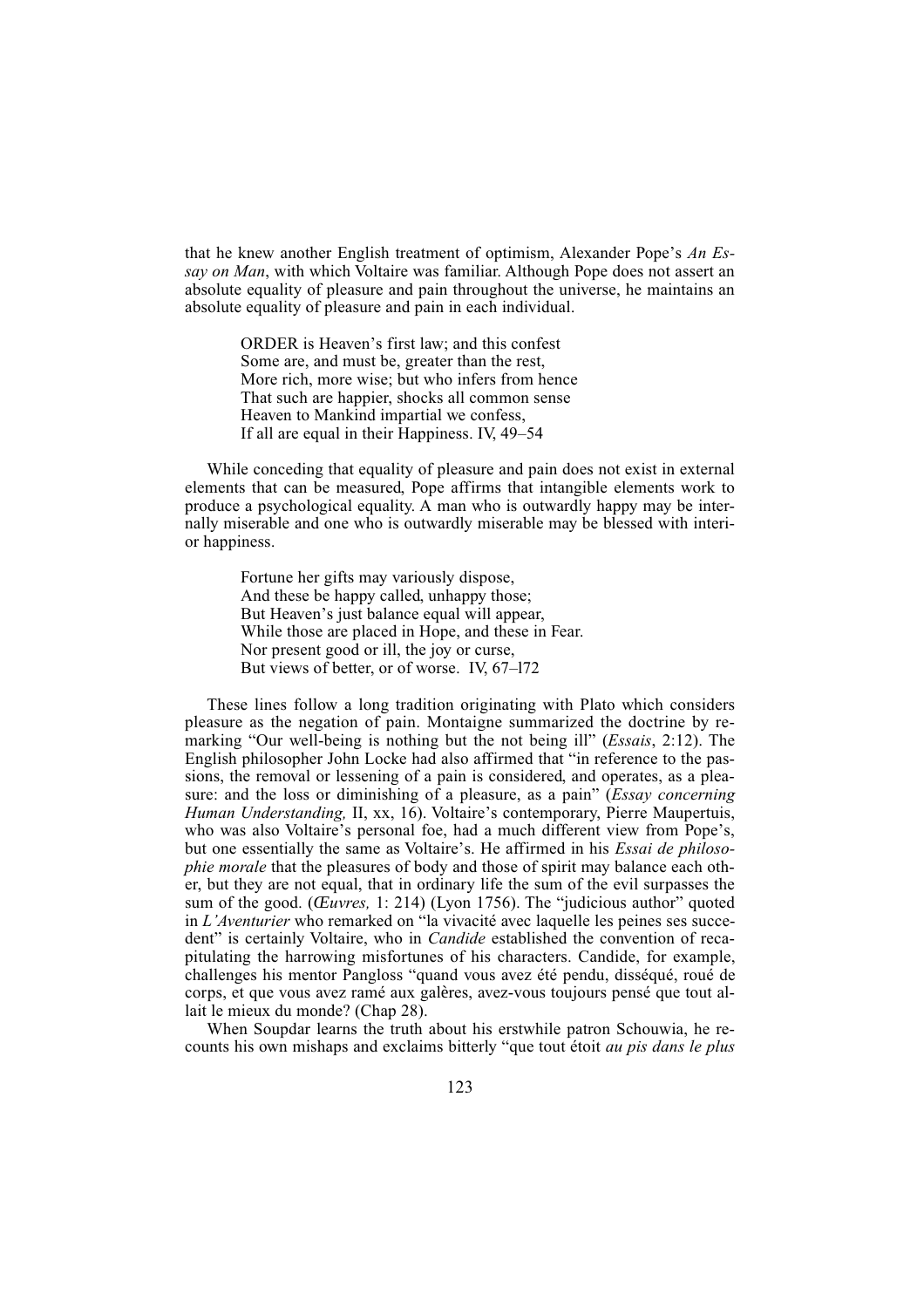bizarre des mondes possible." Hearing another inhabitant of the inn refer to him in opprobrious terms, Soupdar demands to know why he is being insulted after the great misfortunes he has suffered. The other replies that he finds it extraordinary that a person without status would dare to ask for an explanation and that he would provide one only at sword's point. They accordingly fight a duel in which Soupdar is victorious. In this fictional Peking, duels customary take place in a kind of arsenal where the combatants receive their weapons and sign their names. They are required to keep up the contest until one of them is dead. The one deemed the aggressor must serve three years of public service if he is the winner, but if he loses, his estate must pay five thousand ounces of gold, of which four thousand go to the state and one thousand to the winner. As the victor, Soupdar immediately collects his thousand ounces. In the conflict he receives a minor wound, which is dressed by the two sympathetic Europeans who, motivated by their virtue and benevolence, have accompanied him to the dueling place.

At this point narrative emphasis shifts from Schouwia to Soupdar and from the shady dealing of the sham mandarin to the benevolence and virtuous behavior of the two Europeans. The latter are described in glowing terms. Under the influence of these benevolent souls, Soupdar develops an anti-Voltairean philosophy. He learns from the mixture of misfortune, loss and success he has experienced that man is sometimes attached to his faults, but also that when these faults have led him to the edge of an abyss, he may sometimes by his self-will leave the path that has led him to the precipice and return to the highway of good fortune. The Europeans offer to take him under their protection for two years, to travel with him, and to establish him in a social and economic position that will eventually allow him to return with honor to his family. Soupdar gladly accepts the offer.

After sailing for three weeks, he and his companions run into a storm during which one of the Europeans is washed overboard and perishes. The other, named Francville, is overwhelmed with grief. He learns that reason and philosophy cannot efface in a moment the memory of a friendship conserved over twenty years of acquaintance and mutual conformity of character.

Continuing their voyage, Soupdar and Francville lay anchor at Ceylon where they are able to compare the customs of the Ceylonese with those of the Chinese, giving Francville the occasion to air his view on tolerance. "Ne blâmez point les usages des peuples chez lesquels vous aborderez, car vous n'en avez le droit, & tous les peuples de la terre vous verront avec joie, vous recevront avec considération, & se feront un plaisir de vous être utile." After Ceylon, Francville goes back to his homeland, leaving Soupdar free to return to Canton. Francville gives Soupdar an order on all his property there, to be returned only in the event that he should revisit the city at a later date.

Just as Soupdar is on the point of sailing for home, he receives a communication from the King of Ceylon, requiring his immediate presence. He has been recommended to the king's good graces by one of the latter's sisters, and the king in recognition offers to grant him any favor which it is in his power to be